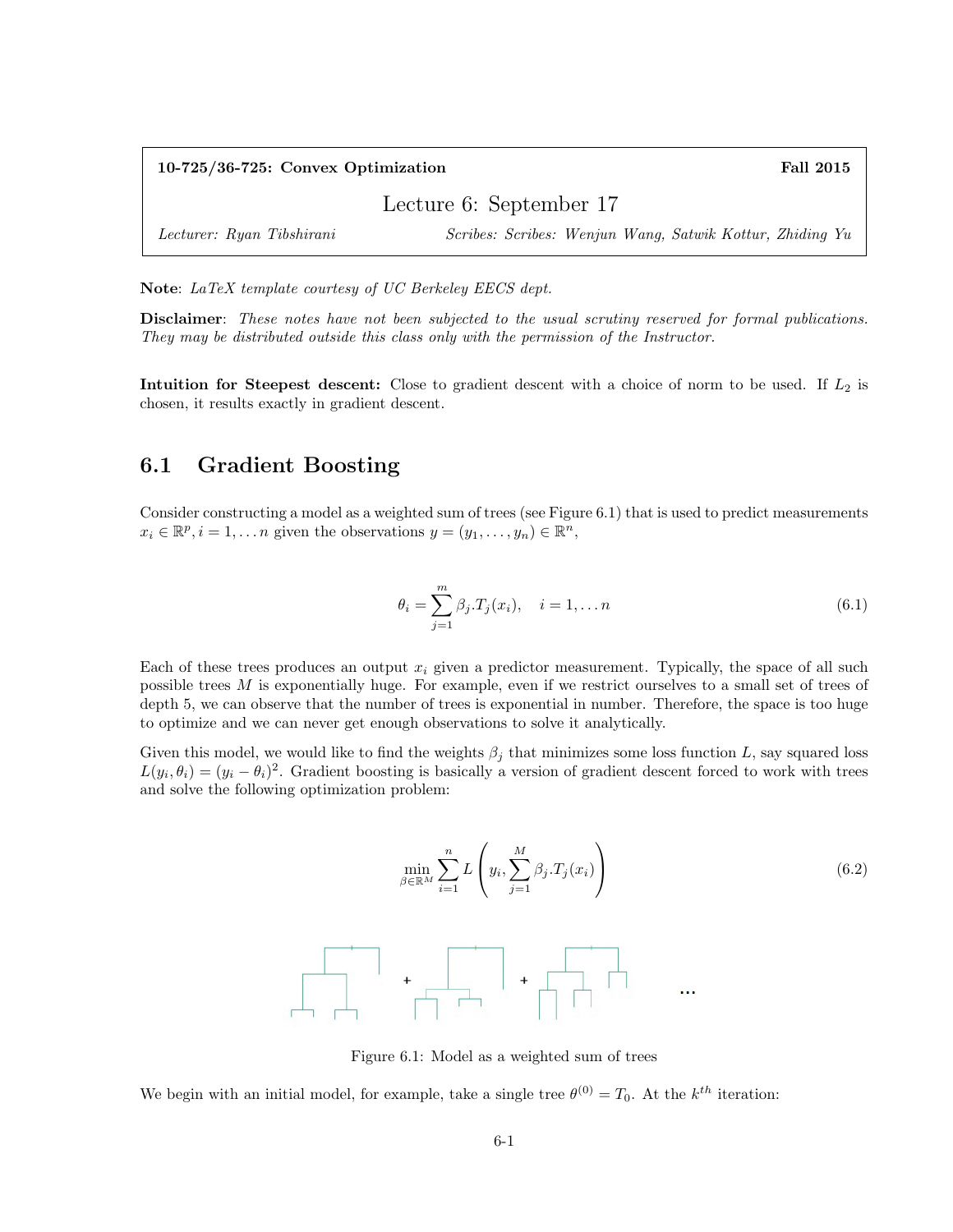1. Evaluate gradient g at current prediction  $\theta^{(k-1)}$ ,

$$
g_i \left[ \frac{\partial L(y_i, \theta_i)}{\partial \theta_i} \right]_{\theta_i = \theta_i^{(k-1)}}, \quad i = 1, \dots n
$$
\n(6.3)

2. These gradients might not be always be a tree or sum of trees, therefore going away from the constraint space. Gradient boosting now finds the tree that is closest to the negative gradients.

This problem is not typically hard to solve (approximately) for a single tree. This is the main novelty in gradient boosting.

3. Update the prediction with some learning rate  $\alpha_k$ . Observe that such updates will always give predictions that are weighted sum of trees, as desired.

$$
\theta^{(k)} = \theta^{(k-1)} + \alpha_k \cdot T_k \tag{6.4}
$$

We could also replace trees with any weak learner and derive an equivalent form for the boosted gradient.

#### Can we do better ?

We have seen that gradient descent in the case of convex, differentiable functions with Lipschitz continuous gradients have a convergence rate of  $\mathcal{O}(1/\epsilon)$ . However, there is a first-order method that has a convergence rate of  $\mathcal{O}(1/\epsilon^2)$ .

# 6.2 Subgradient Basics

Subgradients are very central parts of convex analysis.In non-smooth minimization, subgradients will play important roles.

## 6.2.1 Recap of Gradient Descent

Consider the following minimization problem:

$$
min_x f(x) \tag{6.5}
$$

Gradient descent can be used to minimize  $f(x)$  iterating the following steps:

$$
x^{(k)} = x^{(k-1)} - t_k \cdot \nabla f(x^{(k-1)}), \quad k = 1, 2, 3, \dots
$$
\n(6.6)

 $t_k$  is the step size at the kth iteration. It can be chosen to be fixed and small, or chosen by backtracking line search to guarantee the reduction of cost function value.

#### Downsides:

- f has to be differentiable. (Can be fixed by subgradient)
- Slow convergence. (Can be improved by introducing acceleration)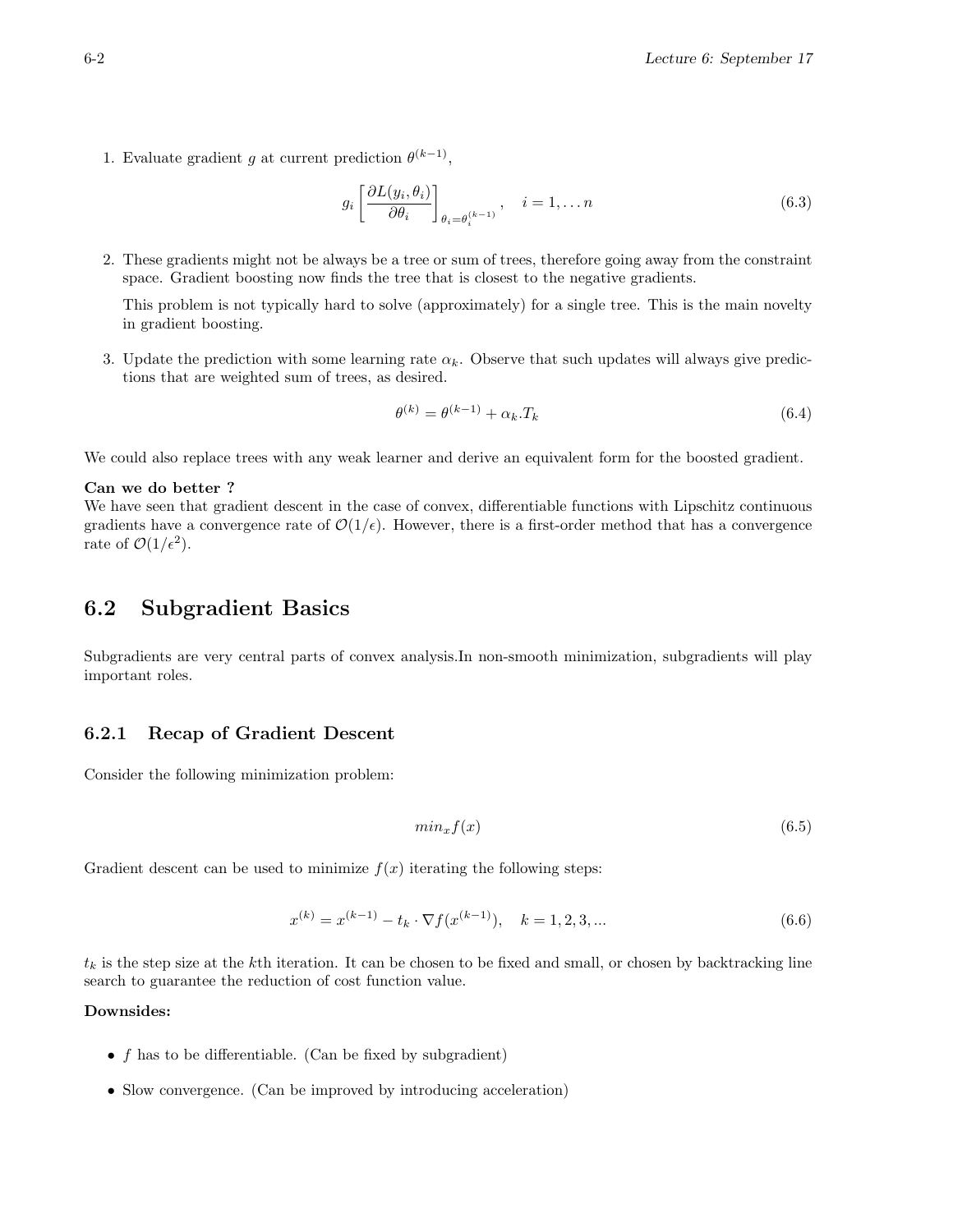### 6.2.2 Concept of Subgradient

Subgradient is a generalization of the concept of gradients to non-smooth functions. Given a convex and differentiable function  $f$ , its first order approximation using gradient is always an underestimate of  $f$ :

$$
f(y) \ge f(x) + \nabla^{\top}(y - x) \quad \text{for all } x, y \tag{6.7}
$$

Similarly, a subgradient of a convex function f at x is the set of  $g \in \mathbb{R}^n$  such that:

$$
f(y) \ge f(x) + g^{\top}(y - x) \quad \text{for all } y \tag{6.8}
$$

- For convex functions, such  $q$  always exists.
- If f is differentiable at x, then f has a unique subgradient at x which is exactly  $\nabla f(x)$ .
- Although the same definition of subgradients can also work for nonconvex functions, subgradients may not exist at certain locations, even if they may be smooth.
- Two examples of nonconvex with no subgradients everywhere:  $f(x) = -x^2$  and  $f(x) = x^3$ .

### 6.2.3 Examples of Subgradients



Figure 6.2: Illustration of the subgradients of three example nonsmooth functions. From left to right: 1. absolute value; 2. l-2 norm; 3. l-1 norm. 4. pointwise max of two differentiable convex functions.

**Absolute value** The function of absolute value has the form:  $f : \mathbb{R} \to \mathbb{R}$ ,  $f(x) = |x|$ . The first image in Fig. 6.2 illustrates the corresponding curve. The function is not differentiable at  $x = 0$ . Therefore taking the definition of subgradient and substituting  $x = 0$  into the definition, one gets:

$$
|y| \ge gy \tag{6.9}
$$

Consider both cases where  $y > 0$  and  $y < 0$ , we can get  $-1 \le g \le 1$ . Thus:

- For  $x \neq 0$ ,  $g = \text{sign}(x)$ .
- For  $x = 0, g \in [-1, 1].$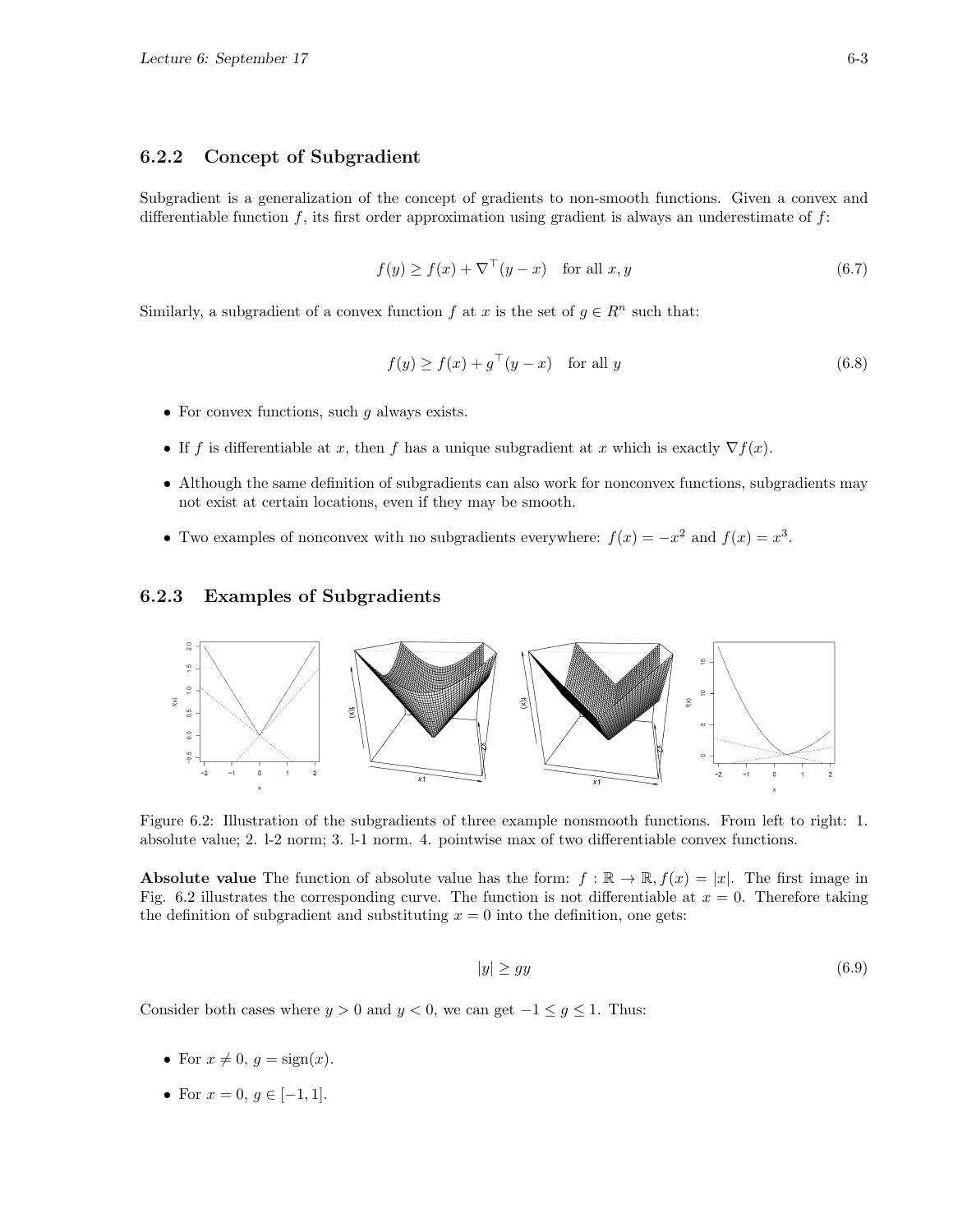**l-2 norm** The function of l-2 norm has the form:  $f : \mathbb{R}^n \to \mathbb{R}$ ,  $f(x) = ||x||_2$ . The second image in Fig. 6.2 illustrates the corresponding curve. The gradient of the function is  $x/||x||_2$  at  $x \ge 0$  but not well defined at  $x = 0$  since the denominator will become 0. Again taking the definition of subgradient and substituting  $x = 0$  in to the definition, one gets:

$$
||y||_2 \ge g^\top y \tag{6.10}
$$

Using Cauchy-Schwarz inequality, we have  $g^{\top}y \leq |g^{\top}y| \leq ||g||_2||y||_2$ . To ensure that  $g^{\top}y \leq ||y||_2$  holds, we need to make sure that  $||g||_2 ||y||_2 \le ||y||_2$  holds, which gives  $||g||_2 \le 1$ . Thus:

• For 
$$
x \neq 0
$$
,  $g = x / ||x||_2$ .

• For  $x = 0, g \in \{g | ||g||_2 \leq 1\}.$ 

**1-1 norm** The function of 1-1 norm has the form:  $f : \mathbb{R}^n \to \mathbb{R}$ ,  $f(x) = ||x||_1$ . The third image in Fig. 6.2 illustrates the corresponding curve. For any x where  $x_i \neq 0, \forall i$ , The ith component  $g_i$  of the function gradient g is  $sign(x_i)$ .

When there exist certain  $x_i = 0$ , the function becomes nondifferentiable. The subgradient is simply a multidimensional extension of the absolute value case at each dimension. Therefore the subgradient of l-1 norm is:

- For  $x_i \neq 0$ ,  $q_i = \text{sign}(x_i)$ .
- For  $x_i = 0, q_i \in [-1, 1].$

Pointwise max of two differentiable convex functions The function has the form:  $f_1, f_2 : \mathbb{R}^n \to$  $\mathbb{R}, f(x) = max\{f_1(x), f_2(x)\}.$  The fourth image in Fig. 6.2 illustrates the corresponding curve. The function is differentiable at any location where  $f_1(x) > f_2(x)$  or  $f_1(x) < f_2(x)$ . At these locations the subgradient is uniquely equal to the gradient of the larger function. However at locations where  $f_1(x) = f_2(x)$ , the function becomes nondifferentiable. As a result:

- For  $f_1(x) > f_2(x)$ ,  $q = \nabla f_1(x)$ .
- For  $f_1(x) < f_2(x)$ ,  $q = \nabla f_2(x)$ .
- For  $f_1(x) = f_2(x)$ ,  $g = t\nabla f_1(x) + (1-t)\nabla f_2(x)$ ,  $0 \le t \le 1$ .

## 6.2.4 Subdifferential

For convex functions, the subdifferential is defined as:  $\partial f(x) = \{g \in \mathbb{R}^n : g \text{ is a subgradient of } f \text{ at } x\}.$ There are several associated properties:

- For  $\partial f(x)$  is closed and convex for both convex and nonconvex functions (directly comes from the definition of subgradient).
- Nonempty (but can be empty for nonconvex  $f$ ).
- f is differentiable indicates  $\partial f(x) = \nabla f(x)$ .
- $\partial f(x) = \{g\}$  indicates f is differentiable at x and  $\nabla f(x) = g$  (Can use this property to prove the smoothness of some nonobvious convex functions)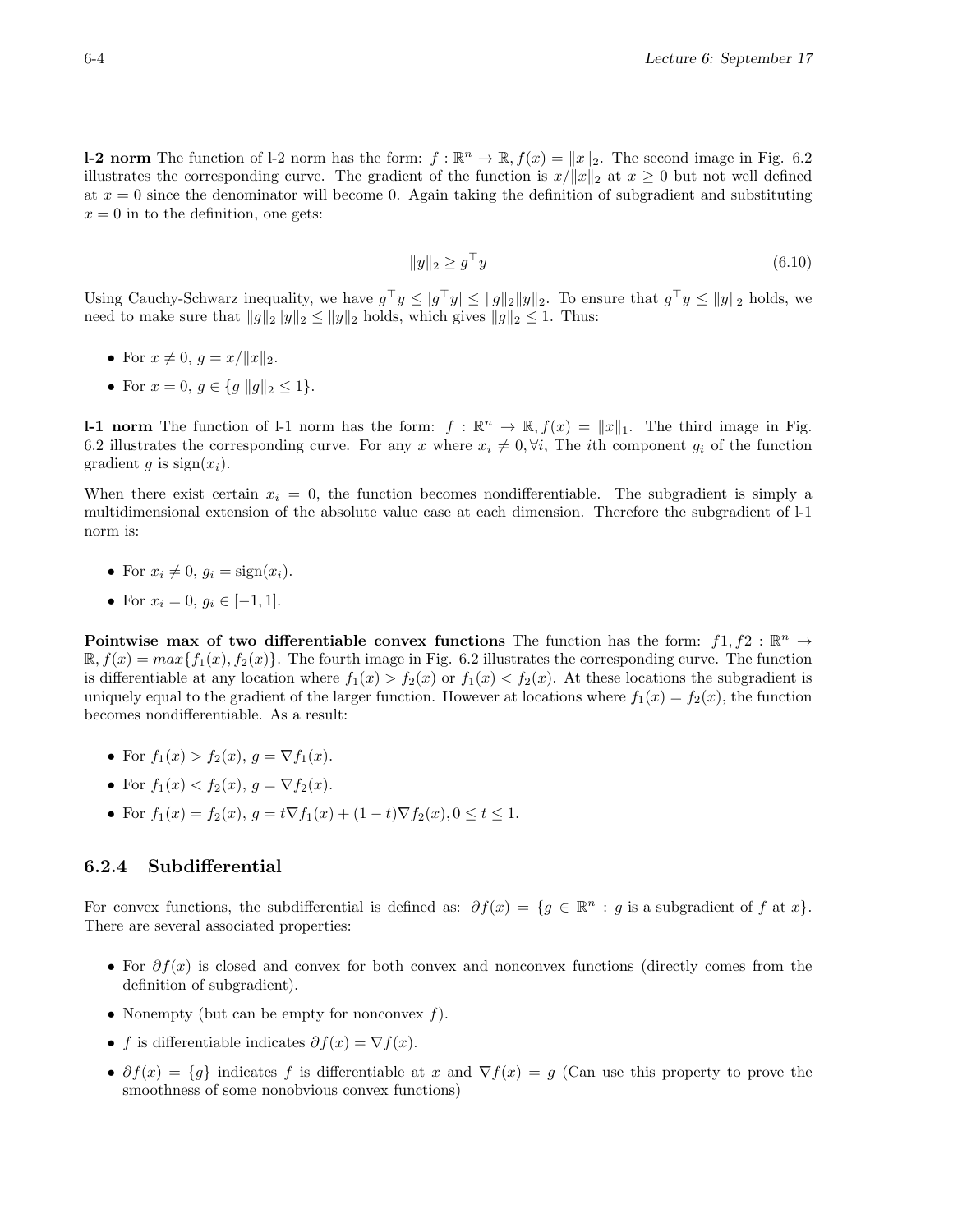#### 6.2.5 Connection to Convex Geometry

Given a convex set  $C \subset \mathbb{R}^n$ , the indicator function  $I_C : \mathbb{R}^n \to \mathbb{R}$  is defined as:

$$
I_C(x) = I\{x \in C\} \begin{cases} 0 & \text{if } x \in C \\ \infty & \text{if } x \text{ not in } C \end{cases}
$$
 (6.11)

Then for  $x \in C$ ,  $\partial I_C(x) = \mathcal{N}_C(x) = \{g \in \mathbb{R}^n : g^\top x \ge g^\top y, \forall y \in C\}.$ 

## 6.3 Subgradient Calculus

Subgradients are important for two reasons:

- Convex analysis: Optimality characterization of convex functions via subgradient,monotonicity, close relationship to duality
- Convex optimization: Minimize (almost) any convex function via subgradients

Here, we provide some basic rules for convex functions:

- Scaling:  $\partial(af) = a \cdot \partial f$  provided  $a > 0$  (if  $a < 0$ , it will turn the function into a concave function)
- Addition:  $\partial (f_1 + f_2) = \partial f_1 + \partial f_2$
- Affine composition: if  $g(x) = f(Ax + b)$ , then  $\partial g(x) = A^T \partial f(Ax + b)$
- Finite pointwise maximum: if  $f(x) = max_{i=1,...m} f_i(x)$ , then  $\partial f(x) = conv(\bigcup_{i: f_i(x) = f(x)} \partial f_i(x))$ i.e., convex hull of union of subdifferentials of 'active' functions at x  $special case$ : if  $f_i$  differentiable, use its differential instead.
- General pointwise maximum: if  $f(x) = \text{max}_{s \in S}$ , then  $\partial f(x) \subseteq cl\{\text{conv}(\bigcup_{s : f_s(x) = f(x)} \partial f_s(x))\}$  and under some regularity conditions (on  $S, f_s$ ), we get an equality above
- Norms: Important special case,  $f(x) = ||x_p||$ . Let q be such that  $1/p + 1/q = 1$ , then  $||x||_p =$  $max_{\|z\|_q \leq 1} z^T x$ . Hence,  $\partial f(x) = argmax_{\|z\|_q \leq 1} z^T x$

# 6.4 Optimality Condition

For any  $f$  (convex or not),

$$
f(x*) = min_x f(x) \iff 0 \in \partial(x*)
$$

*i.e.*, x<sup>\*</sup> is a minimizer iff 0 is a subgradient of f at x<sup>\*</sup>. The reason is that  $g = 0$  being a subgradient means that for all  $y$ ,

$$
f(y) \le f(x*) + 0^T (y - x*) = f(x*)
$$

Note: The implication for a convex and differentiable function f, with  $\partial f(x) = \{ \nabla f(x) \}$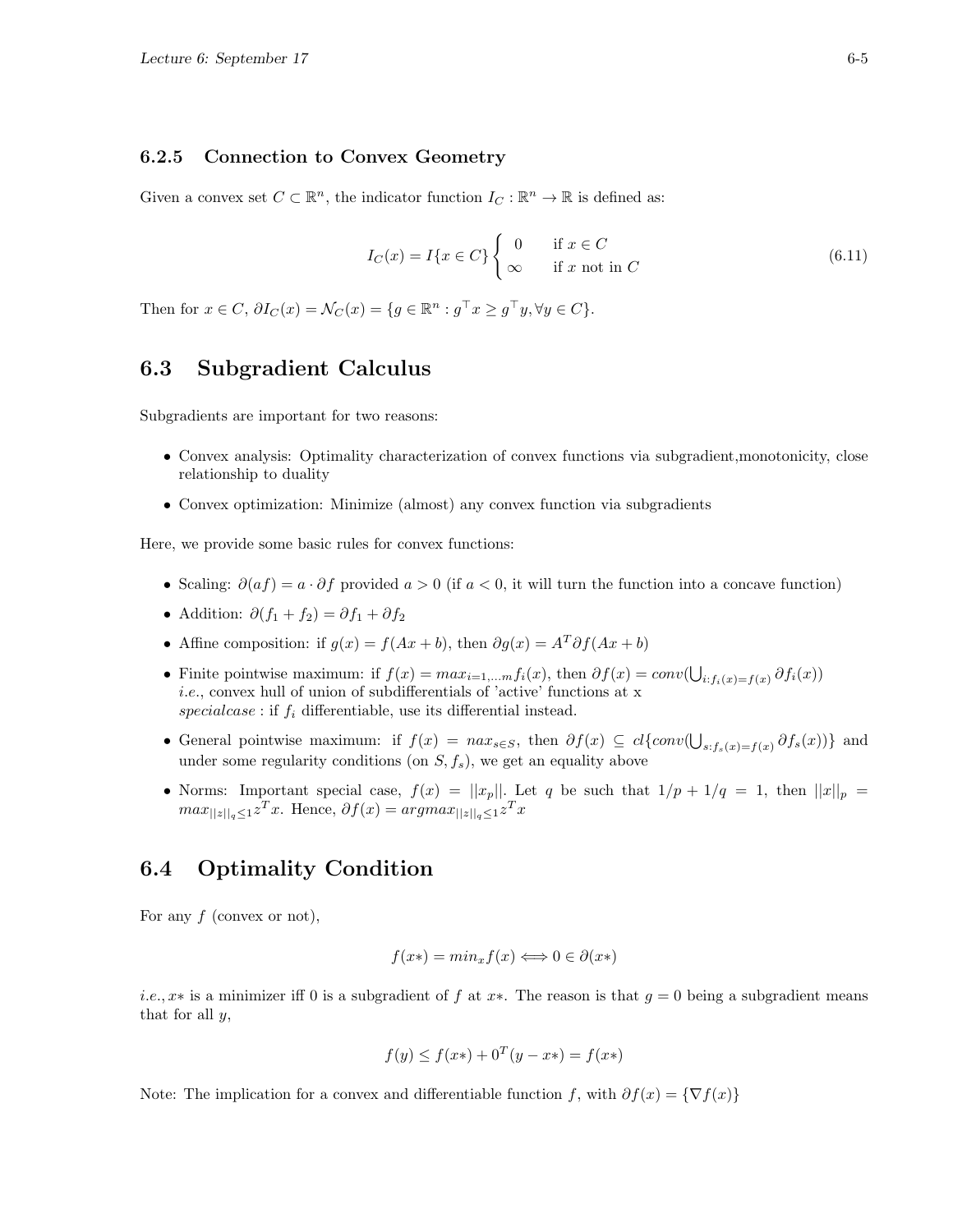# 6.5 Derivation of First-order Optimality

Recall that for  $f$  convex and differentiable, the problem

$$
min_x f(x)s.t.x \in C
$$

is solved at  $x$  iff

$$
\nabla f(x)^T (y - x) \le 0 for all y \in C
$$

Intuiviely says that gradient increases as we move away from  $x$ .

**Proof:** First recast problem as:  $min_x f(x) + I_C(x)$  Now apply subgradient optimality:  $0 \in \partial(f(x) + I_C(x))$ But

$$
0 \in \partial(f(x) + I_C(x))
$$
  
\n
$$
\iff 0 \in \{\nabla f(x)\} + \mathcal{N}_c(x)
$$
  
\n
$$
\iff -\nabla f(x) \in \mathcal{N}_c(x)
$$
  
\n
$$
\iff -\nabla f(x)^T x \le -\nabla f(x)^T y \text{ for all } y \in C
$$
  
\n
$$
\iff \nabla f(x)^T (y - x) \le 0 \text{ for all } y \in C
$$

Note: the condition  $0 \in {\nabla f(x)} + \mathcal{N}_c(x)$  is a fully general condition for optimality in a convex problem. But this is not always easy to work with (KKT conditions, later, are easier)

# 6.6 Example: Distance to a Convex Set

The problem can be formalized as follows:

$$
dist(x, C) = min_{y \in C} ||y - x||_2
$$

Write  $dist(x, C) = ||x - P_C(x)||_2$ , where  $P_C(x)$  is the projection of x onto C. Then when  $dist(x, C) > 0$ ,

$$
\partial dist(x, C) = \left\{ \frac{x - P_C(x)}{||x - P_C(x)||_2} \right\}
$$

Only has one element, so in fact  $dist(x, C)$  is differentiable and this is its gradient. Thus, we will only show one direction, i.e., that

$$
\frac{x - P_C(x)}{||x - P_C(x)||_2} \in \partial dist(x, C)
$$

Write  $u = P_C(x)$ . Then by first-order optimality conditions for a projection,

$$
(u-x)^{T}(y-u) \le 0
$$
 for all  $y \in C$ 

Hence